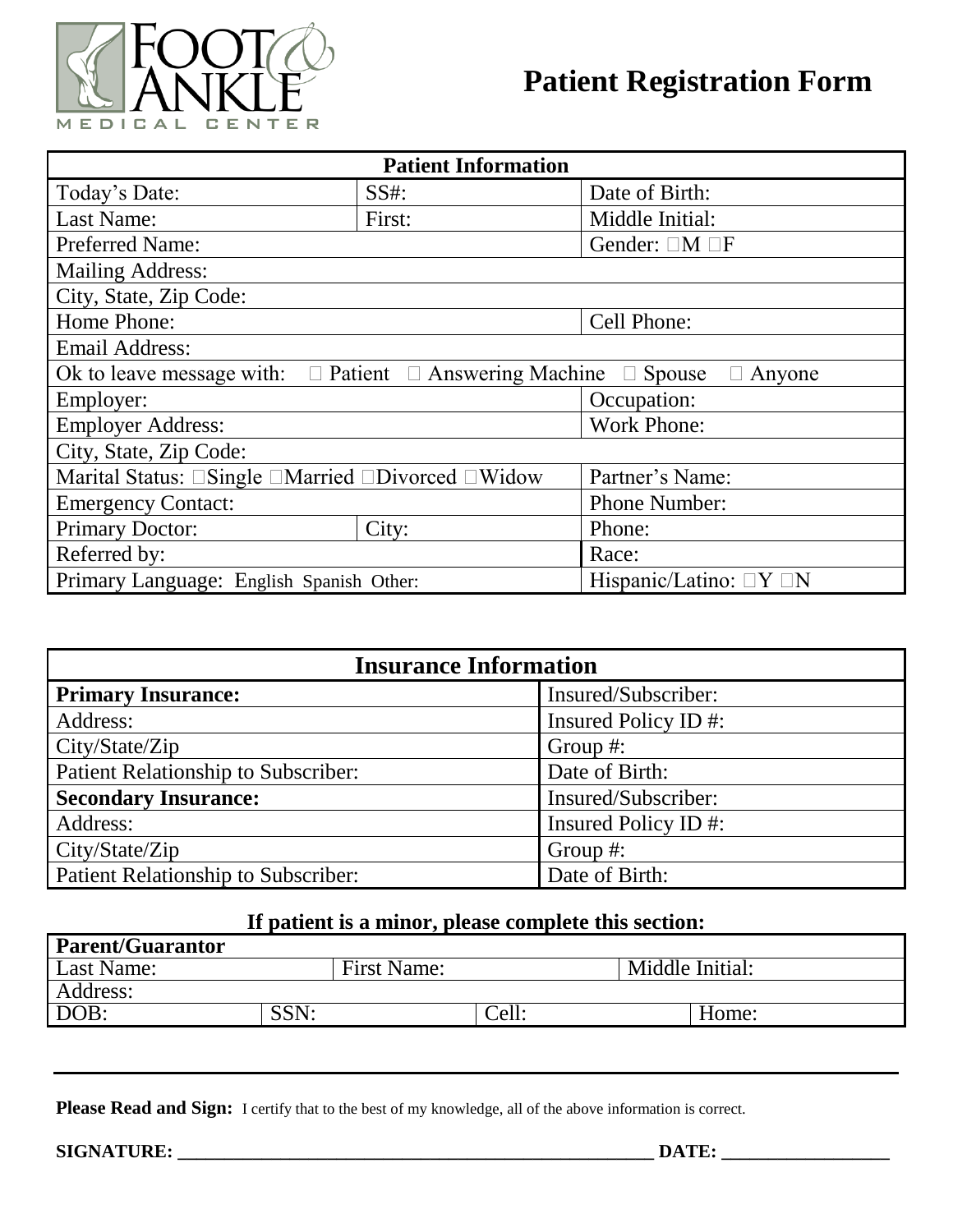

# **Patient Consent Form**

I understand that, under the Health Insurance Portability & Accountability Act of 1996 (HIPPAA), I have certain rights regarding my protected health information. I understand that this information can and will be used to:

- Conduct, Plan and direct my treatment and follow-up among multiple healthcare providers who may be involved in that treatment directly and indirectly.
- Obtain payment from third payers.
- Conduct normal healthcare operations such as quality assessments and physician certifications.

I have been informed by you of your *Notice of Privacy Practices* containing a more complete description of the uses and disclosures of my health information. I have been given the right to review such *Notice of Privacy Practices* prior to signing this consent. I understand that this organization has the right to change its *Notice of Privacy Practice.* 

I understand that I may request in writing that you restrict how my private information is used or disclosed to carry out treatment, payment, or health care operations

I understand that I may revoke this consent in writing at any time, except to the extent that you have taken action relying on this consent.

# **Persons Authorized to access my information:**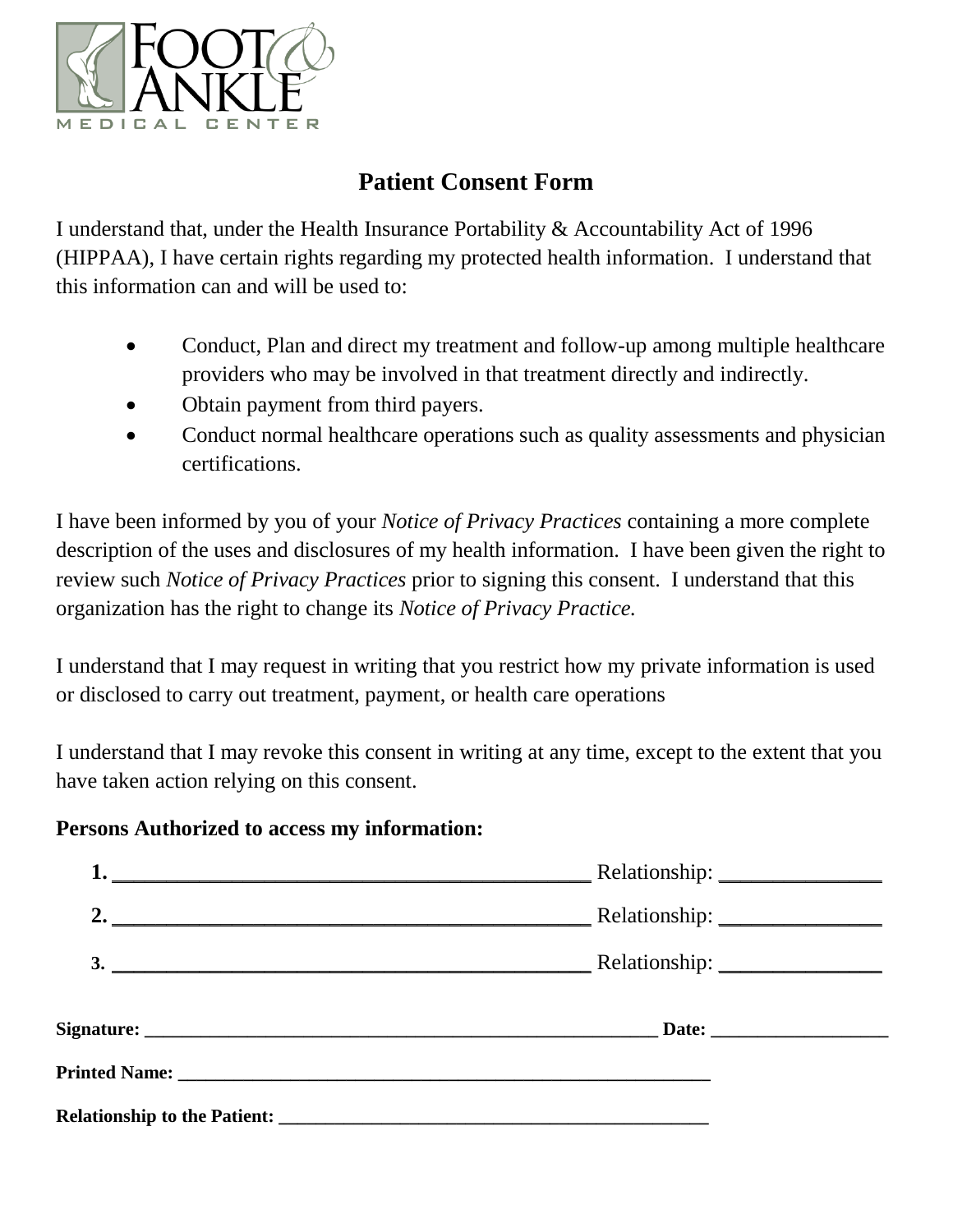

# **Brief Medical History**

**\_\_\_\_\_\_\_\_\_\_\_\_\_\_\_\_\_\_\_\_\_\_\_\_\_\_\_\_\_\_\_\_\_\_\_\_\_\_\_\_\_\_\_\_\_\_\_\_\_\_\_\_\_\_\_\_\_\_\_\_\_\_\_\_\_\_\_\_\_\_\_\_\_\_\_\_\_\_\_\_\_\_\_\_\_\_\_\_\_\_**

|  | Describe your problem and the duration of the symptoms: |  |
|--|---------------------------------------------------------|--|
|  |                                                         |  |

Accident/Injury:  $\Box Y$   $\Box N$  Work Related:  $\Box Y$   $\Box N$  Date of Injury: / /

# **MEDICATIONS AND SUPPLEMENTS:**

| <b>Medication</b> | <b>Dose</b> | <b>Times Per Day</b> | <b>Medication</b> | <b>Dose</b> | <b>Times Per Day</b> |
|-------------------|-------------|----------------------|-------------------|-------------|----------------------|
|                   |             |                      |                   |             |                      |
|                   |             |                      |                   |             |                      |
|                   |             |                      |                   |             |                      |
|                   |             |                      |                   |             |                      |

(if more room is needed for medications, please list on the back of this page.)

**Pharmacy Name: \_\_\_\_\_\_\_\_\_\_\_\_\_\_\_\_\_\_\_\_\_\_\_\_\_\_\_\_ Pharmacy Phone: \_\_\_\_\_\_\_\_\_\_\_\_\_\_\_\_\_\_\_\_\_\_\_**

### **ALLERGIES or REACTIONS to MEDICINES\FOODS\OTHER AGENTS:**

| <b>Medication or Allergen</b> | <b>Reaction or Side Effect</b> |
|-------------------------------|--------------------------------|
|                               |                                |
|                               |                                |
|                               |                                |

| <b>AIDS/HIV</b>                       |  | <b>Eye Problems</b>        |  | <b>Phlebitis</b>                  |  |               |
|---------------------------------------|--|----------------------------|--|-----------------------------------|--|---------------|
| Anemia                                |  | <b>Foot or leg Cramps</b>  |  | <b>Psychiatric Care</b>           |  |               |
| <b>Anxiety</b>                        |  | Gout                       |  | Pneumonia                         |  |               |
| <b>Arthritis</b>                      |  | <b>Headaches</b>           |  | <b>Radiation Treatment</b>        |  |               |
| <b>Artificial Heart Valve</b>         |  | <b>Hearing Loss</b>        |  | Rash                              |  |               |
| <b>Asthma</b>                         |  | <b>Heart Disease</b>       |  | <b>Raynaud's Syndrome</b>         |  |               |
| <b>Atherosclerosis</b>                |  | Hepatitis A B C            |  | <b>Respiratory Disease</b>        |  |               |
| <b>Back Problems</b>                  |  | <b>High Blood Pressure</b> |  | <b>Special Diet</b>               |  |               |
| <b>Bleeding Disorders</b>             |  | <b>High Cholesterol</b>    |  |                                   |  | <b>Stroke</b> |
| <b>Cancer Type:</b>                   |  | Hypothyroidism             |  | <b>Swelling in Ankles or Feet</b> |  |               |
| <b>Charcot's Arthropathy</b>          |  | <b>Joint Replacement</b>   |  | <b>Tinea Unguium</b>              |  |               |
| <b>Chemical Dependency</b>            |  | <b>Kidney Disease</b>      |  | <b>Tuberculosis</b>               |  |               |
| <b>Circulatory Problems</b>           |  | <b>Liver Disease</b>       |  | <b>Ulcers</b>                     |  |               |
| <b>Depression</b>                     |  | <b>Low Blood Pressure</b>  |  | <b>Varicose Veins</b>             |  |               |
| <b>Recent A1c:</b><br><b>Diabetes</b> |  | <b>Meningitis</b>          |  | <b>Venereal Disease</b>           |  |               |
| <b>Ear Problems</b>                   |  | <b>Multiple Sclerosis</b>  |  |                                   |  |               |
| <b>Epilepsy</b>                       |  | <b>Neuropathy</b>          |  |                                   |  |               |

#### **CURRENT MEDICAL HISTORY:**

Other: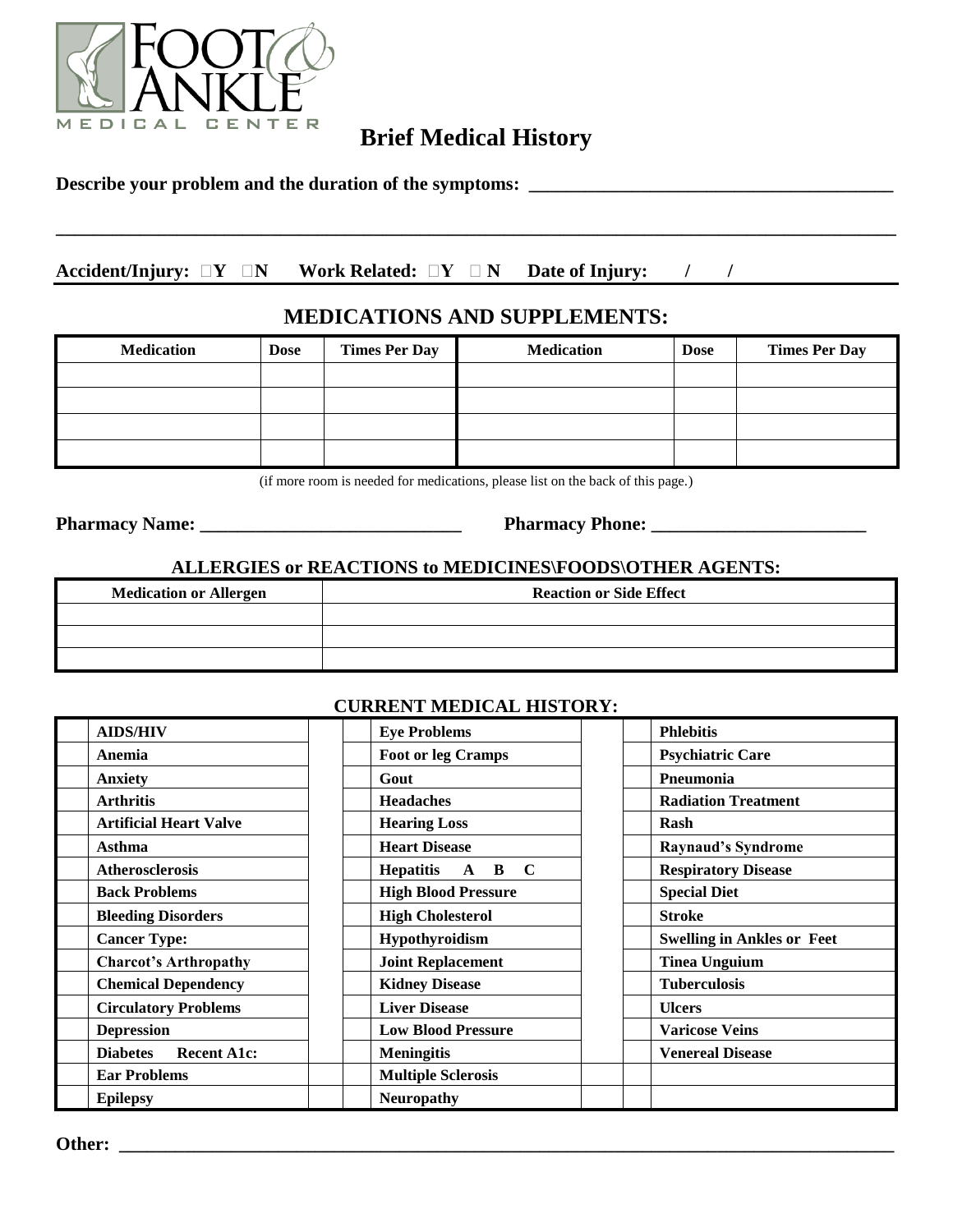

# **SURGICAL HISTORY:**

| Date | <b>Surgery or Reason for Hospitalization</b> | Date | <b>Surgery or Reason for Hospitalization</b> |
|------|----------------------------------------------|------|----------------------------------------------|
|      |                                              |      |                                              |
|      |                                              |      |                                              |
|      |                                              |      |                                              |
|      |                                              |      |                                              |
|      |                                              |      |                                              |

(if more room is needed, please use the back of this page.)

| <b>Arthritis</b>           |                          | <b>Activity</b> |   |             |  |
|----------------------------|--------------------------|-----------------|---|-------------|--|
| <b>Cancer of :</b>         | <b>Cigarettes</b>        |                 | N | <b>Quit</b> |  |
| <b>Diabetes</b>            | <b>Chewing Tobacco</b>   | Y               | N | <b>Quit</b> |  |
| Gout                       | <b>Alcohol Use</b>       | Y               | N | Quit        |  |
| <b>Heart Disease</b>       | <b>Caffeine Use</b>      |                 | N | <b>Quit</b> |  |
| <b>High Blood Pressure</b> | <b>Standing at work:</b> |                 |   |             |  |
| <b>Stroke</b>              | <b>Recreation:</b>       |                 |   |             |  |
| Other:                     |                          |                 |   |             |  |
|                            | Other:                   |                 |   |             |  |

## **FAMILY HISTORY: SOCIAL HISTORY:** how much/ how often

| <b>Arthritis</b>           | <b>Activity</b>          |  |   |      | Quantity |
|----------------------------|--------------------------|--|---|------|----------|
| <b>Cancer of :</b>         | <b>Cigarettes</b>        |  | N | Quit |          |
| <b>Diabetes</b>            | <b>Chewing Tobacco</b>   |  | N | Quit |          |
| Gout                       | <b>Alcohol Use</b>       |  | N | Quit |          |
| <b>Heart Disease</b>       | <b>Caffeine Use</b>      |  | N | Quit |          |
| <b>High Blood Pressure</b> | <b>Standing at work:</b> |  |   |      |          |
| Stroke                     | <b>Recreation:</b>       |  |   |      |          |
| err:                       |                          |  |   |      |          |
|                            | Other:                   |  |   |      |          |

# **OTHER:**

Please list any other issues the doctor should be aware of.

# **TREATMENT CONSENT:**

I herby consent and give my permission to the doctor (and the doctor's assistants or designated replacement) to administer and perform such procedures upon me as the doctor and I deem necessary.

| Signature:                      | Date: |
|---------------------------------|-------|
| <b>Printed Name:</b>            |       |
| <b>Relationship to Patient:</b> |       |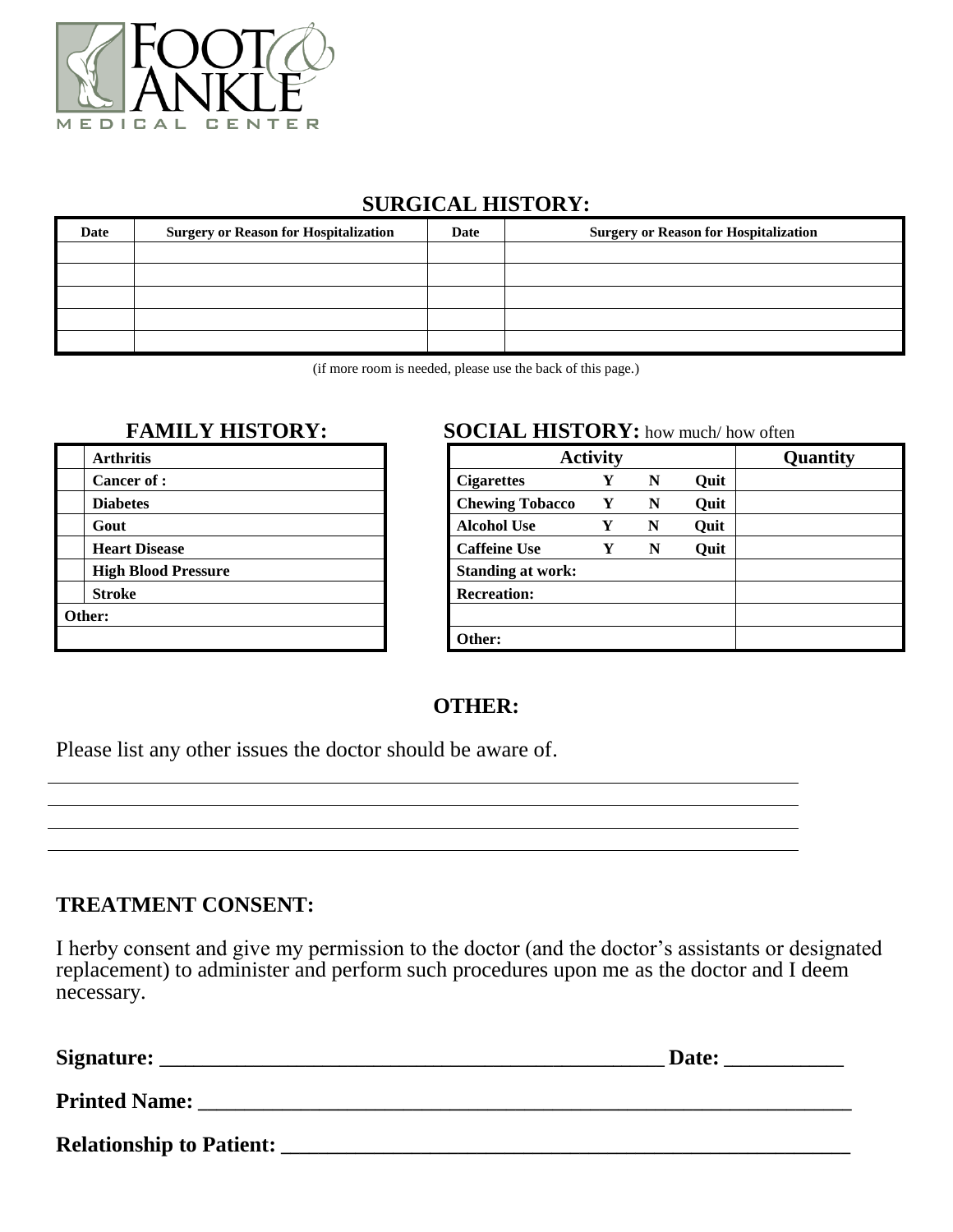

# **Financial Agreement**

**Thank you for choosing our office to provide you with medical care. We are committed to serving you with skill and high quality care. The medical services provided by our office are services you have elected to receive which may imply a financial responsibility on your part.** 

**INSURANCE:** We participate in most insurance plans. If you are not insured by a plan we participate with, payment in full is expected at each visit. If you are insured by a plan we participate with but do not have an up-todate insurance card, payment in full for each visit is required until we can verify your coverage. Knowing your insurance benefits is your responsibility. Please contact your insurance company with any questions you may have regarding your coverage.

**MEDICARE:** We are a participating Medicare provider. We accept Medicare benefit amounts. Medicare as well as your secondary insurance (if any) will be billed for you. However; that does not mean that all services are covered. Patients are responsible for paying their annual deductible if it has not yet been met. You are also responsible for any copayments, which are usually 20% of the allowed amount for an item or service.

**SECONDARY INSURANCE:** Your medical claim will be forwarded to your secondary insurance (if any) after payment and/or explanation of benefits (EOB) is received from your primary insurance company.

**SELF PAY:** Payment in full is due at the time of service if you do not have health insurance.

**NON-COVERED SERVICES:** Please be aware that some of the services you receive may not be covered or not considered reasonable or necessary by Medicare or other insurers. You are responsible for full payment of these services at the time of service.

**REFERRALS/AUTHORIZATIONS:** We are required to follow the guidelines of your managed care plan which mandates us that when you visit a specialist such as ours, you must have a referral from your primary care physician prior to seeking specialty care. Therefore, you are financially responsible for the services received, unless your referral is presented at the time of this visit. If you do not have a referral from your primary care physician at the time of a visit, you will be financially responsible for all services received due in full upon completion of the visit. Full credit will be given if a referral is presented to our office within 48 hours of this visit. You will also be given the option to reschedule your appointment.

**CLAIM SUBMISSION:** We will submit your claims and assist you in any way we reasonably can to help get your claims paid. Your insurance company may need you to supply certain information directly. It is your responsibility to comply with their request. Please be aware that the balance of your claim is your responsibility whether or not your insurance company pays your claim. Your insurance benefit is a contract between you and your insurance company.

**PATIENT BILLING**: All co-payments, co-insurance, or deductible amounts must be paid **AT THE TIME OF SERVICE.** This arrangement is part of your contract with your insurance company. Failure on our part to collect copayments and deductibles from patients can be considered fraud. Please help us in upholding the law by paying your portion of insurance benefits at each visit. As a courtesy, our office does verify benefits with your insurance carrier; however, the insurance agreement is a contract between you and your insurance carrier. It is recommended that you verify your benefits with your carrier as well.

**NON-CUSTOM DURABLE MEDICAL EQUIPMENT RETURNS:** If a patient is unsatisfied with any noncustom Durable Medical Equipment item, it must be returned within 30 days per Medicare guidelines. Returns after 30 days will not be permitted. The item will only be accepted as a return if it is in returnable condition. Any custom durable medical equipment item may not be returned for any reason.